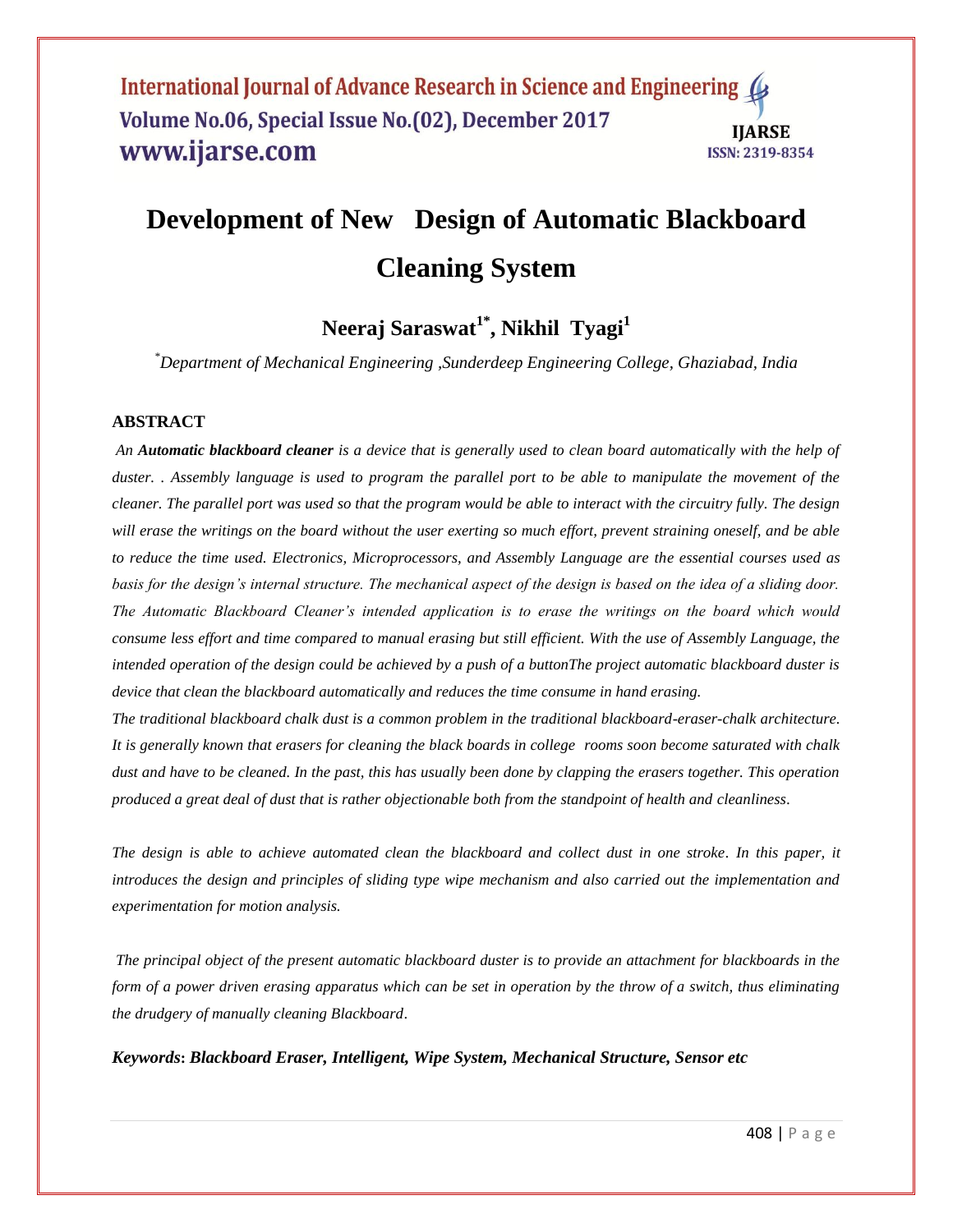### **I INTRODUCTION**

The time of installation to fit the adjusted frame size **T**he Automatic Blackboard Cleaner is introduced as a design project that automatically erases the contents of a blackboard with only a push of a button. The Automatic Blackboard Cleaner will be useful to lecturers who often use blackboards as medium in imparting knowledge to listeners. It will lessen the time and energy required to erase the board, especially for those who have very long lectures. It would be of great help for them since they would not be wasting time in erasing the board, and they would have more time to spend in lecturing. Automation is very much of use in this age. As with the flow of the technology, the significance of carrying out the design is to provide a better quality of doing such work. Upgrading manual application of erasing to automatic application is in line with the trend of the modern era where simple manual applications are modified or upgraded to lessen the time used in doing the work. The operations that would be required to move the cleaner through the board surface that could be implemented using sub-circuits were implemented using pc interfacing, thereby reducing the need for a bigger circuit.

The device is comprised of an adjustable frame and sponge which is trimmed at The effectiveness of a teacher or lecturer using blackboard in his presentation to a class or audience is materially affected to his disadvantage by the necessity of stopping blackboard work from time to time to erase and this stoppage becomes progressively greater disadvantage as the size of the board and the expanse of coverage thereof increases. While some attempts have been made to provide automatic chalkboard erasers, still such devices have not proven particularly successful and therefore are not generally used or available.

The design is able to achieve automated clean the blackboard and collect dust in one stroke. In this research paper, concept puts forward a kind of mechanism design scheme, the mechanism can automatically detect the blackboard chalk stains and erase the font, keep the blackboard clean.

#### **II SURVEY TAKEN FOR THE CONCEPT DEVELOPED**

The purpose of this study is to develop a conceptual model that describes the relationship of other studies to the design project. Articles and previous design projects about the design"s major components such as the use of assembly language, parallel ports, DC motors, and SPDT relays are essential in creating the Automatic Blackboard Eraser.

 According to the study entitled, "Use of a PC Printer Port for Control and Data Acquisition", in interfacing the parallel port, one must first know the address on which to access the said port of the computer. The parallel port can usually be accessed through the data port address of 3BCH. This address value differs depending on the computer manufacturer and for the computer models. It is also dependent on the number of ports that are available in the computer. The other addresses that the parallel port could use would be at 378H or 278H. The status port address would be found at data port plus 1, and the control port address would be found at status port plus 1. (Anderson, P.H., 1996)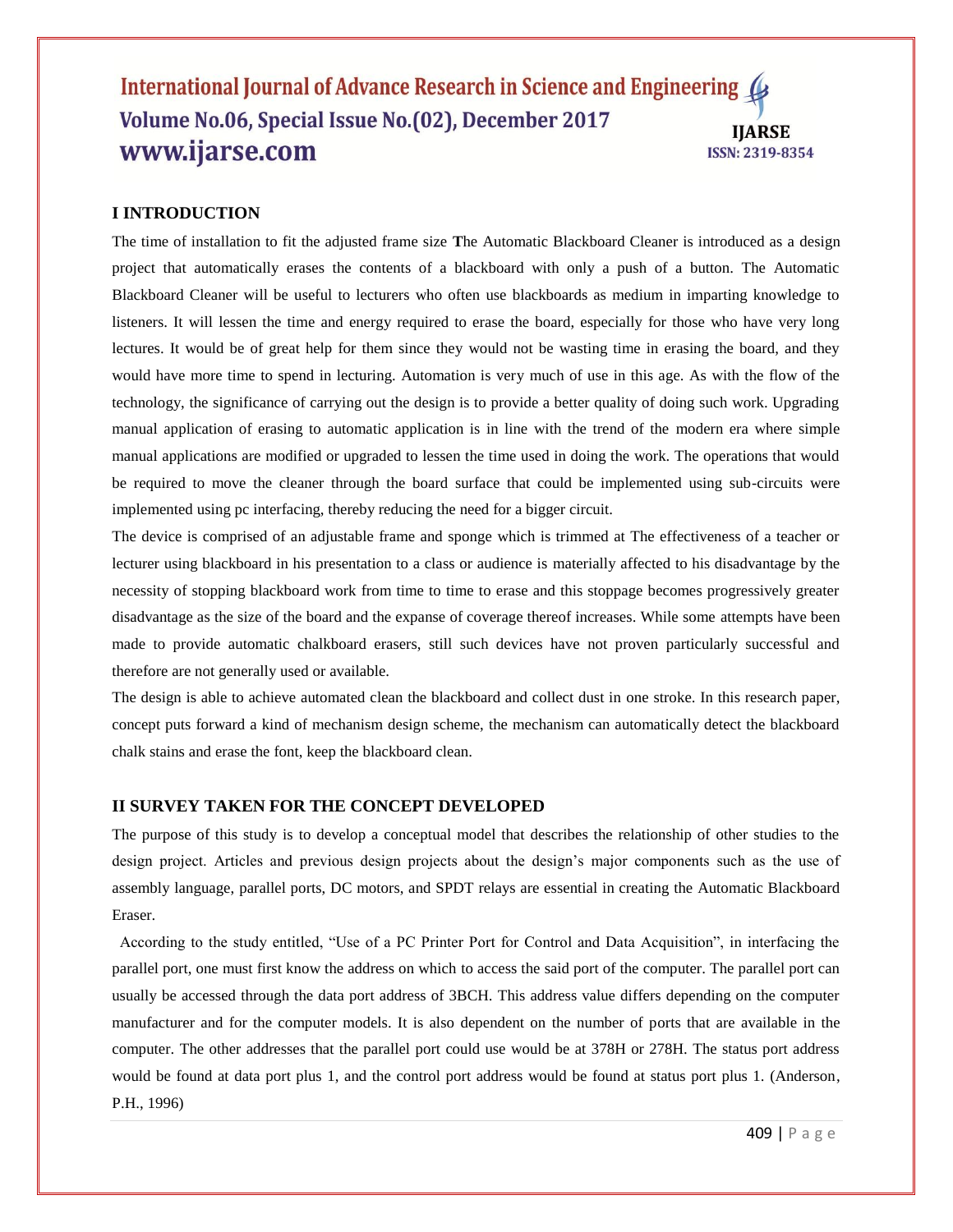According to this study, the motor should not be switched from one direction to another unless it is stopped or set to a rest before. Putting a motor straight into into the opposite direction would be quite dangerous because when running a motor, it develops a back emf voltage which could add to the current flow in the opposite direction and probably cause arcing of the relay contacts.

When the forward button is pressed and released, the motor will run continuously in one direction. The Stop button must be used before pressing the reverse button. The Reverse button will cause the motor to run continuously in the opposite direction, or until the stop button is used. (Collinson, A., 1995)

### **III CONSTRICTION AND WORKING PRINCIPLE OF CLASSROOM BLACKBOARD ERASING MECHANISM**

### **3.1 Design Procedures**

The Automatic Blackboard Eraser makes use of a motor, particularly a DC motor that will be responsible in moving the eraser from one point to another. A relay module is used to power the eraser"s motor. This module will be connected to another module containing the parallel port for the interface. Through PC interfacing, assembly language will be used in manipulating the movement of the eraser.



**Fig. class room blackboard erasing machine mechanism and its operating circuit**

### **3.2 Design Methodology**

### **CALCULATION**

Pressure angle  $' \propto = 20$ <sup>®</sup> Coefficient of Profile Shift ' $X' = 0$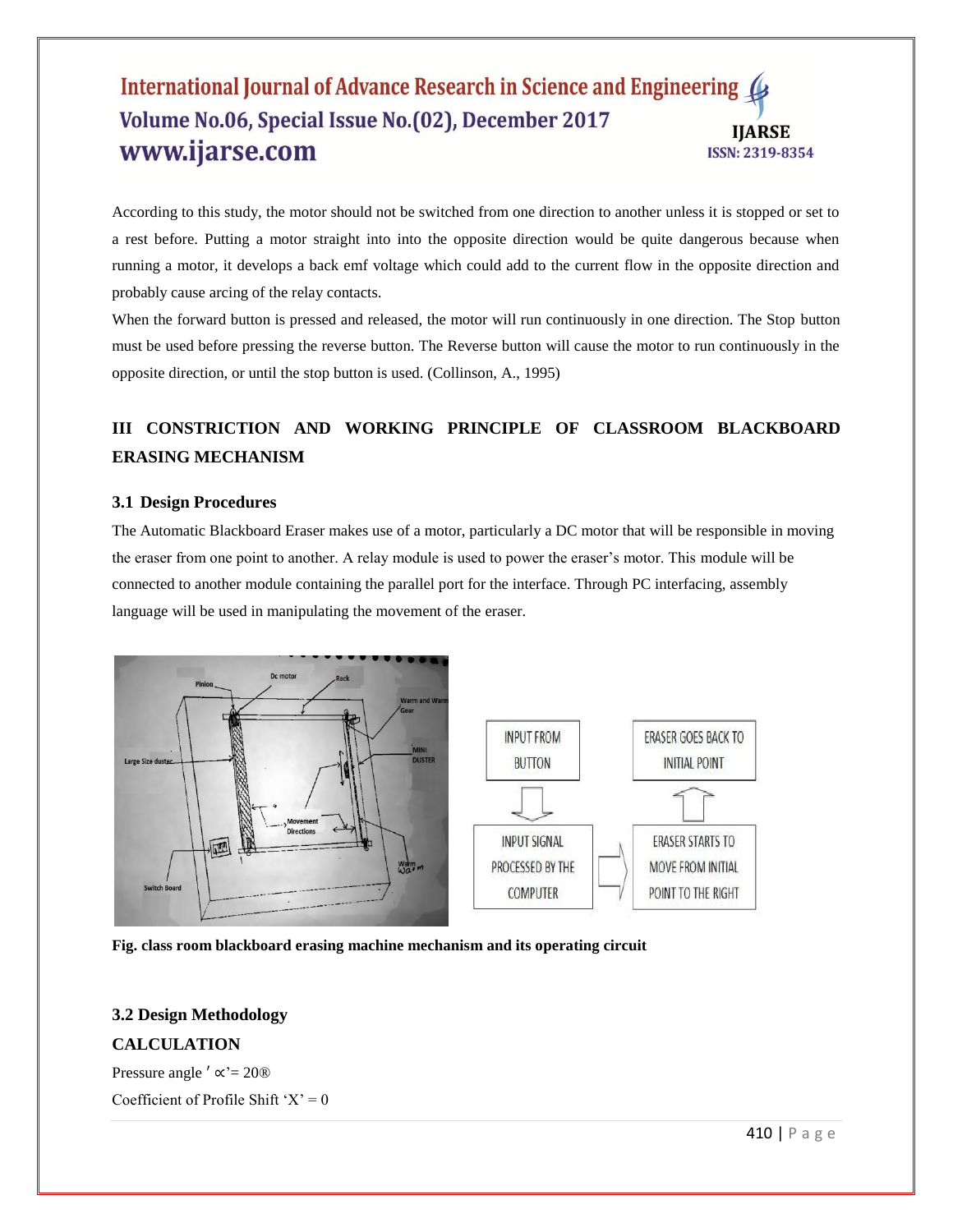No. of teeth  $z = 25$ Height of pitch line 'h'  $= 18.5$ mm Diameter of gear 'd' = 40 mm Pitch Diameter 'Pd' = 39mm Base Diameter  $d_b$ <sup> $\prime$ </sup> = 37.5mm Working pitch diameter  $d_w$ ' = 39.8mm Center distance ' $a' = 39$ mm Module 'm' =  $(a-H)*2/z$  $= 1.52$ Addendum' $h_a$ ' = 15.2mm Whole Depth  $h = 34.2$ mm Outside Diameter  $d_a$ " = 39.52mm

Root diameter ' $d_f$ ' = 32.68mm

**Selection of Motor-**Minimum pressure required to clean black board=1200 N/m2 Area touching blackboard is given by  $a=0.05\times 0.60=0.03$   $m2$ ,  $\mu$ =coefficient of friction=0.5,

 $Rn = P$  xA=36N,  $F = \mu \times RN = 18N$ , this force is given to slider with help of strings. Strings are wound to motor with pulley of 20 mm radius. Torque required by motor=18×0.02=0.36N-mm, Power required with 3000RPM = 113.04W  $=0.15$ HP,

Selecting standard motor of 3/16 HP (0.1875 HP) from that available in market.

**Selection of Nylon string-**  $Stressony=75Mpa$ , Force required to pull the slider F= 18 N

 $\sigma ny = F\pi d2$ ,  $75 = 18\pi d2$ ,  $d=1.15$ , Diameter of string =1.25mm

**Design of Screw-**Shearing force acting on Screw  $F=W \times e=1.962 \times 450 = 882.9 \text{ Now,}$ Ssy for aluminum = 207 MPa,  $\sigma$ sy=2073.5=59.17 MPa Now,  $\sigma$ sy=FA=F $\pi$ 4×dc2 = dc = 4.35 ≈5 mm, therefore, screw diameter = 5mm

**Design of cross guide rail** – Total Mass =Mass of Sliding bar + Wet sponge + Four roller wheels Maximum Bending Moment acting on cross guide rail =  $W \times x^4 = 441.5N$  mm, Where, x= Length of Cross guide rail = 900mm, for rectangular cross section, I=20× $t312$ , y =  $t/2$ ,=483Nf=138 MPa,

We know,  $MI = -0.97$  mm  $\approx 1$  mm, For C channel cross section,  $I = 1 \times (11)3 + 1 \times (11)3 + 20 \times (1)312 = 223.5$  $y = A1 \times y1 + A2 \times y2 + A3 \times y3A1 + A2 + A3 = 3.118$  mm,

From relation,  $MI = -13.59$   $MPa$ ,

this stress is less than allowable stress.